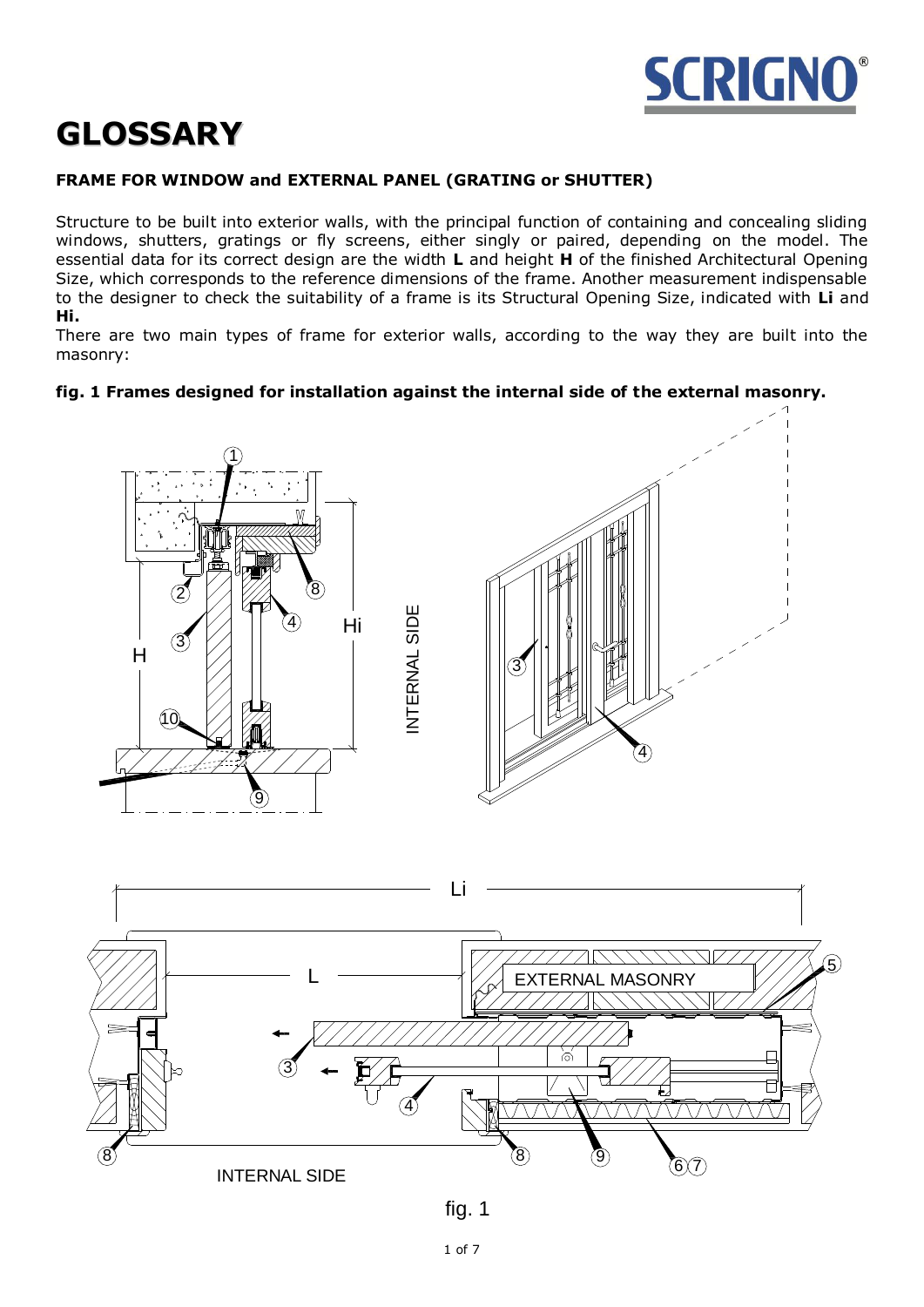

**fig. 2 Frames designed for installation in the cavity between the external and internal masonry.**



INTERNAL SIDE

fig. 2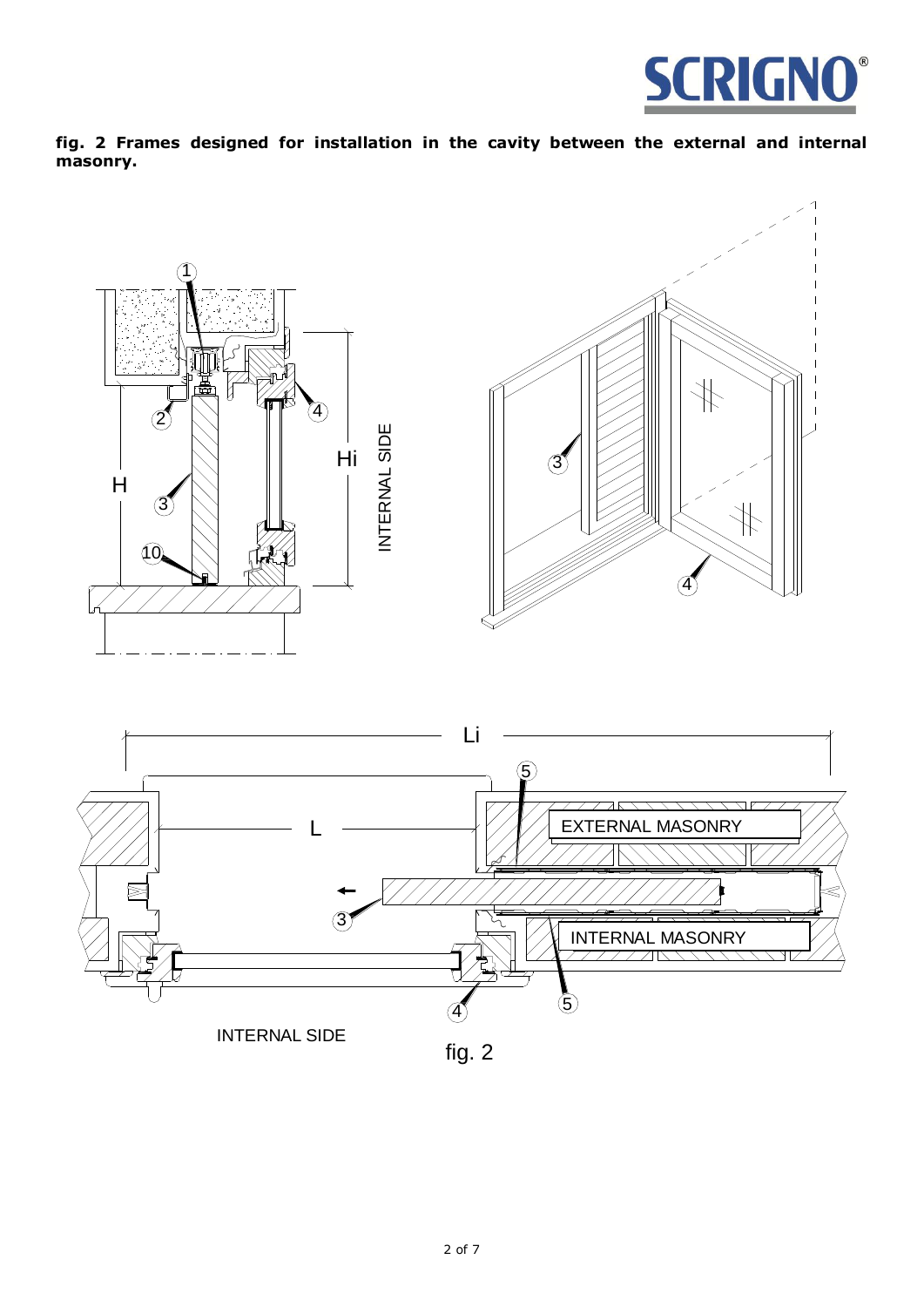

## **DEFINITIONS**

### **Finished Architectural Opening Size**

**L** is the net distance in width between the two sides of the opening in the external masonry finished with rendering, exposed brickwork or in stone or marble.

**H** is the net distance in height from the window ledge or threshold to the upper edge of the external masonry finished with rendering, exposed brickwork or in stone or marble.

#### **Structural Opening Size**

**Li** is the total width of the frame before finishing but fully assembled. **Hi** is the total height of the frame before finishing but fully assembled.

#### **1 Sliding system**

This is composed of the various components that permit external panel movement (3). It consists in an anodized upper track and the hanger assembly.

#### **2 Removable crosspiece**

This is a steel frame component fixed to the upper beam, allowing the external side of the sliding system to be covered. It can be removed for any necessary maintenance.

#### **3 External panel**

This is the sliding component on the external side. It can be a shutter to reduce the effects of direct sunlight or a grating for increased protection against intrusions.

#### **4 Window**

This is the component on the internal side with the principal function of permitting the transmission of sunlight to illuminate the interior or to be able to see towards the exterior, and also to permit the passage of persons or objects between the internal and external spaces. It can be a lift-slide window or a swinging window.

#### **5 Metallic mesh**

This is a mesh of steel rods fixed to the sides of the metal box to facilitate the adherence of cement mortar.

#### **6 Metallic mesh for plasterwork**

This is a mesh of ribbed and stretched steel fixed to the internal side of the metal box that can be directly plastered to bring it flush to the level of the internal plasterwork.

#### **7 Insulation panel**

This is a panel of extruded expanded polystyrene, applied to the internal side for greater heat insulation.

#### **8 Internal sub frame**

This is a wooden frame applied to the internal side of the main frame to support the window frame (4).

#### **9 Frame drip moulding**

This is an element applied to the base of the metal box to allow any water from condensation or infiltrations to drain away.

#### **10 Bottom guide**

A component of the hanger assembly fixed to the window ledge or threshold at the entry point to the metal box, allowing the groove in the external panel (3) to be correctly guided.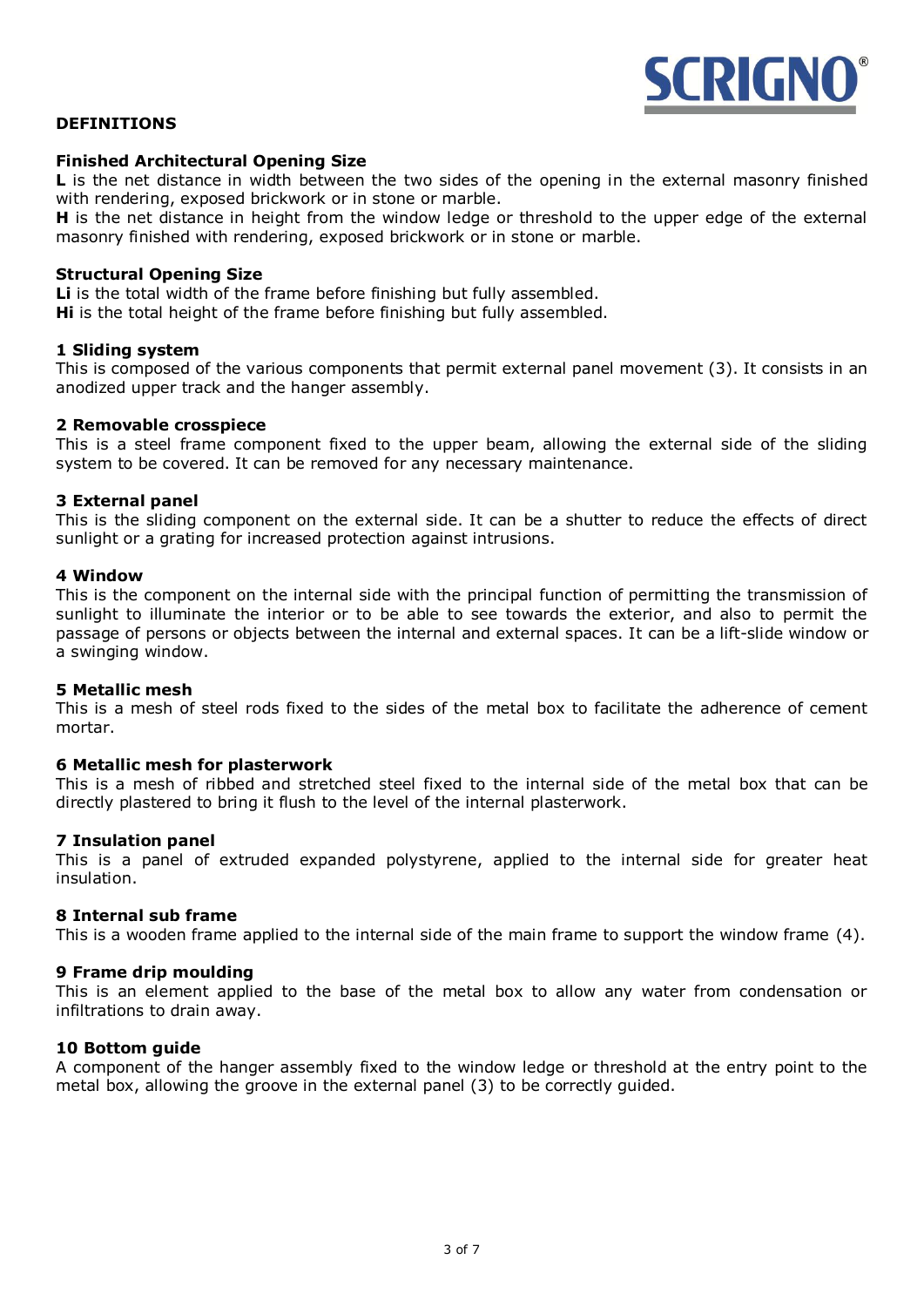

## **MAIN ELEMENTS OF FRAMES FOR EXTERIOR WALLS**

designed for installation against the internal side of the wall **fig.1**

## **(A) METAL BOX** composed of:

**External side panel** made in sheet metal with vertical corrugations to give rigidity. Attached to it are a metallic mesh of steel rods (5) and walling lugs to facilitate the application of cement mortar.

### **Internal side panel**

made in sheet metal with vertical corrugations to give rigidity. Attached to it are a mesh of ribbed and stretched steel (6) and an insulation panel (7) that allow the frame to be directly plastered. On the inner side it has a wooden sub frame (8) for installation of the internal fitting (4).

**Metal box top profile** in sheet metal for closure of the top part of the metal box, with internal pins for fixing the track. Externally it has walling lugs to facilitate fixing to the external wall.

**Bottom profile** in stainless steel for closure of the lower part of the metal box, with a pre-fitted drip moulding (9) to drain away any water if necessary.

**Rear profile** in sheet metal to close the rear end of the metal box, fitted with walling lugs to facilitate fixing to the adjacent wall.

**Mask profile** in sheet metal to close the front part of the metal box, used only to protect it during installation. When installation has been completed it must be removed before installation of the external panel (3).

**(B) UPPER BEAM PROFILE** in sheet metal located at the top of the frame opening and fitted internally with pins for fixing of the track and the wooden sub frame (8) for fixing of the window (4). Externally it has walling lugs to facilitate fixing to the external wall.

## **(C) TRACK** composed of:

a profile bar in extruded anodized aluminium to ensure perfect suspension of the sliding hangers. On the upper side it has slots that allow it to be assembled to and dismantled from the metal box top profile and the upper beam.

## **(D) CLOSURE UPRIGHT** composed of:

a suitably contoured sheet metal profile bar to accommodate the external panel (3) when closed, and fitted with walling lugs to facilitate fixing to the adjacent wall. On the inner side it has a wooden sub frame (8) for installation of the internal fitting (4).

## **(E) INSTALLATION SPACERS** composed of:

sheet metal bars that when fixed to the mask and the closure upright allow the frame to be kept in perfect alignment. When installation has been completed they must be removed before installation of the external panel (3).

**(F) HANGER KIT** inclusive of all accessories necessary for assembly of the external sliding panel, and composed of: one pair of hangers, a pair of suspension plates, an end stop, a bottom guide (10) and fixing accessories.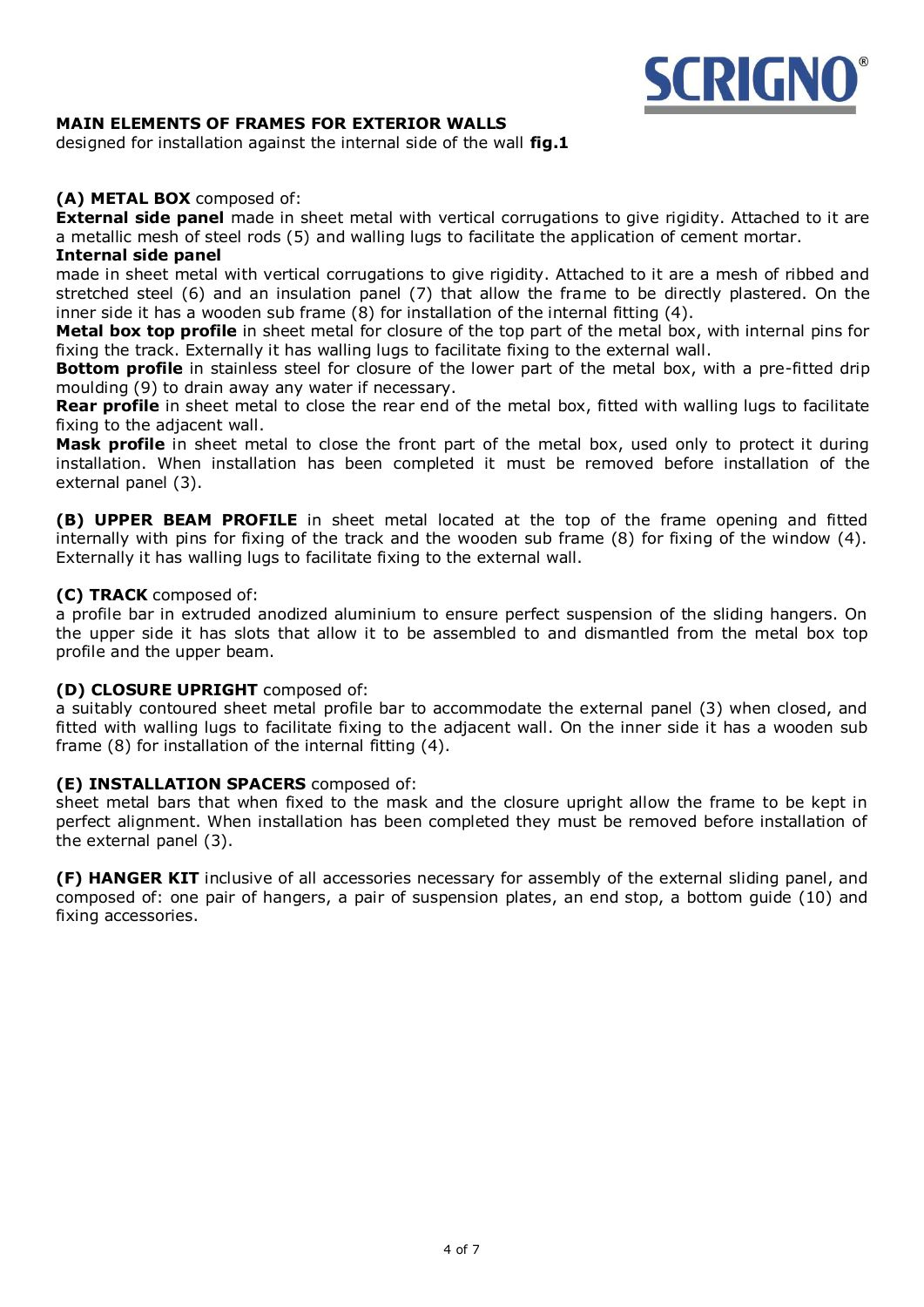

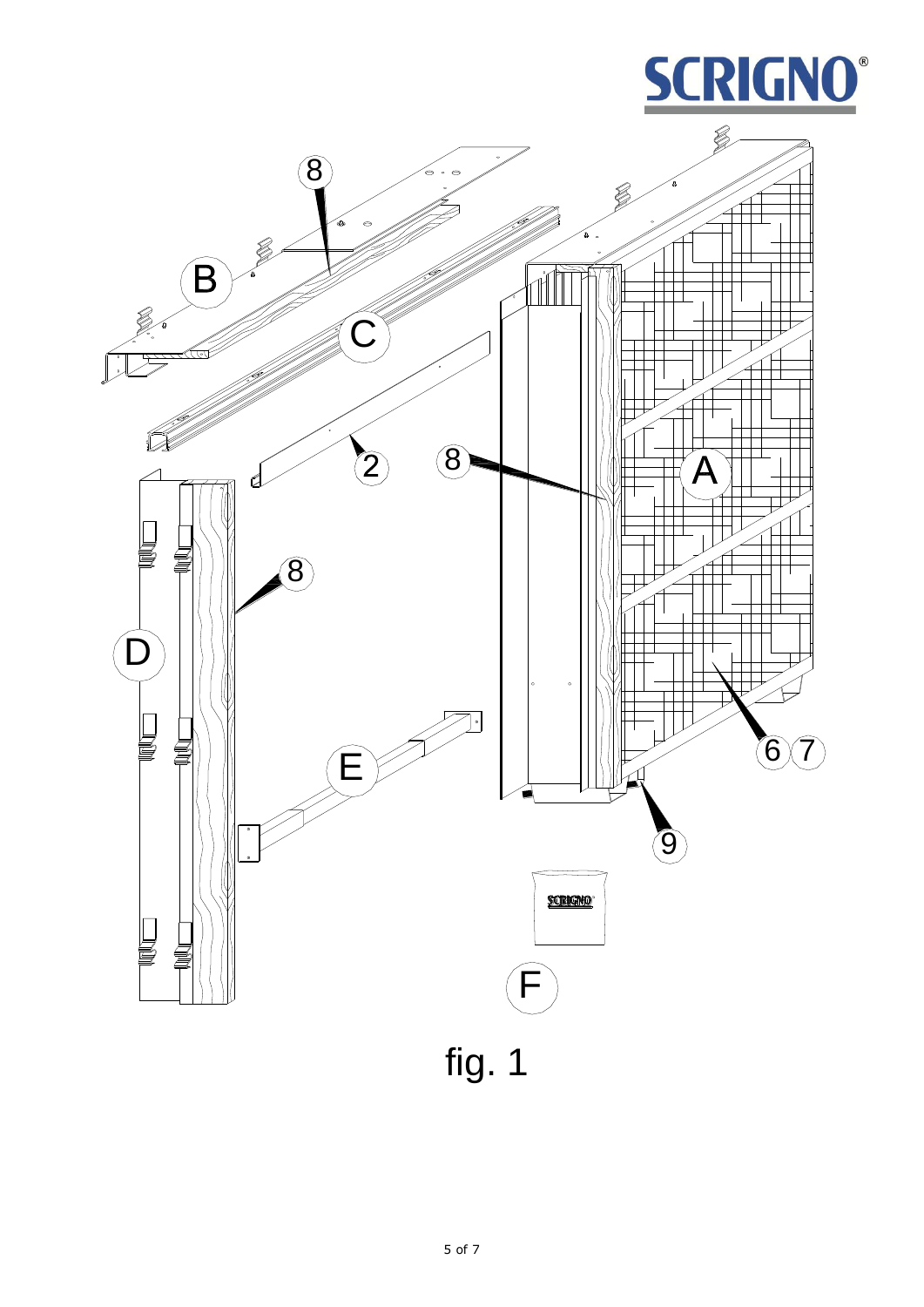

## **MAIN ELEMENTS OF FRAMES FOR EXTERIOR WALLS**

designed for installation in the cavity between internal and external walls **fig.2**

## **(A) METAL BOX** composed of:

**Side panels** made in sheet metal with vertical corrugations to give rigidity. Attached to the panels are a metallic mesh of steel rods (5) and walling lugs to facilitate the application of cement mortar.

**Metal box top profile** in sheet metal for closure of the top part of the metal box, with internal pins for fixing the track. On the upper side it has walling lugs to facilitate fixing to the external wall.

**Top profile** in sheet metal for closure of the top part of the metal box, with an internal sheet metal profile bar to support the track. On the upper side it has walling lugs to facilitate fixing.

**Bottom profile** in stainless steel for closure of the lower part of the metal box.

**Rear profile** in sheet metal to close the rear end of the metal box, fitted with walling lugs to facilitate fixing to the adjacent wall.

**Mask profile** in sheet metal to close the front part of the metal box, used only to protect it during installation. When installation has been completed it must be removed before installation of the external panel (3).

**(B) UPPER BEAM PROFILE** in sheet metal located at the top of the frame opening and fitted internally sheet metal profile bar to support the track. On the upper side it has walling lugs to facilitate fixing wall.

## **(C) TRACK** composed of:

a profile bar in extruded anodized aluminium to ensure perfect suspension of the sliding hangers.

## **(D) CLOSURE UPRIGHT** composed of:

a suitably contoured sheet metal profile bar to accommodate the external panel (3) when closed, and fitted with walling lugs to facilitate fixing to the adjacent wall.

## **(E) INSTALLATION SPACERS** composed of:

sheet metal bars that when fixed to the mask and the closure upright allow the frame to be kept in perfect alignment. When installation has been completed they must be removed before installation of the external panel (3).

**(F) HANGER KIT** inclusive of all accessories necessary for assembly of the external sliding panel, and composed of: one pair of hangers, a pair of suspension plates, an end stop, a bottom guide (10) and fixing accessories.